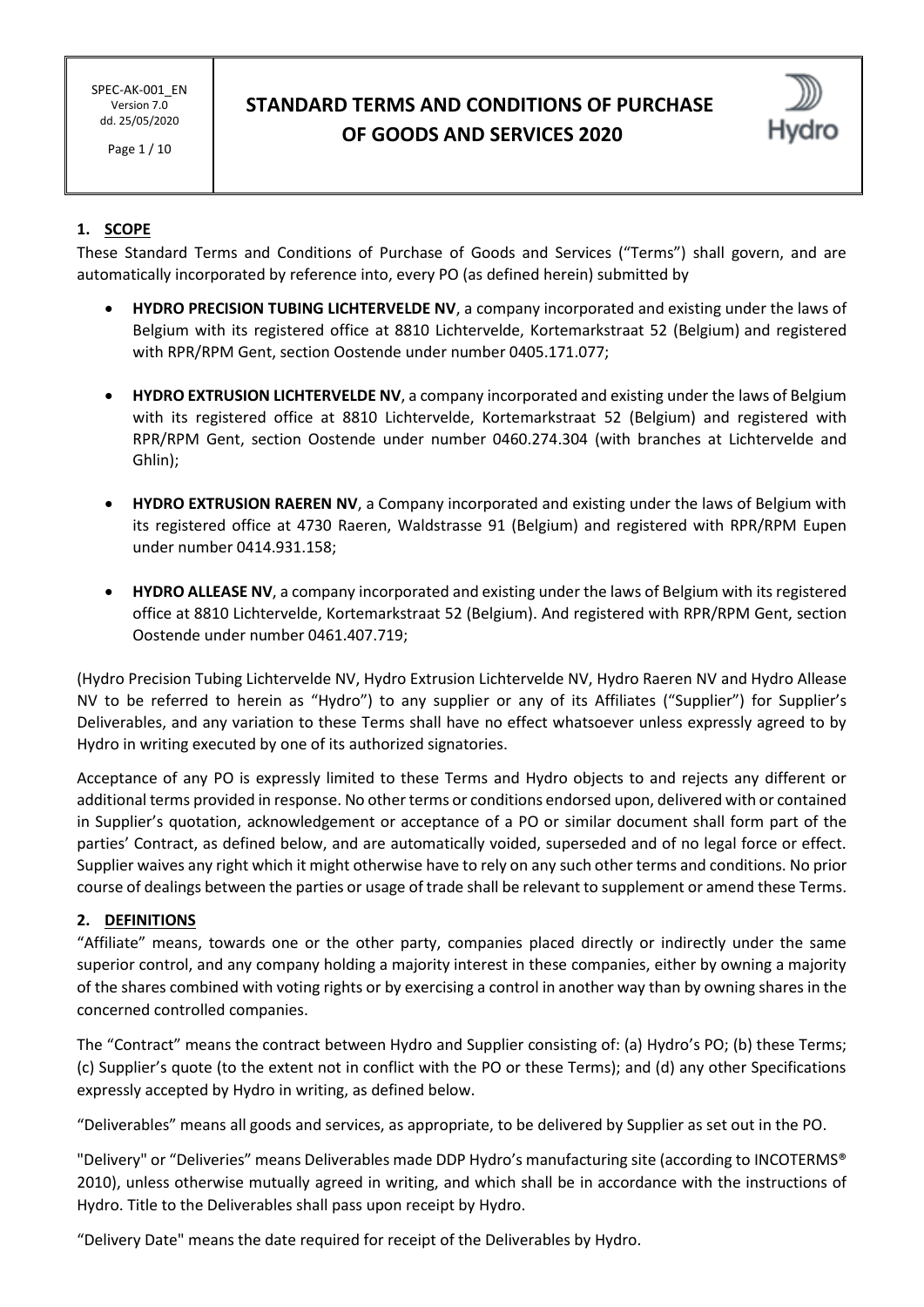Page 2 / 10

## **STANDARD TERMS AND CONDITIONS OF PURCHASE OF GOODS AND SERVICES 2020**



"Lead Time" means the quoted timeframe calculated between the date of receipt of the PO by Supplier and the Delivery Date.

"PO" means a purchase order issued by Hydro for Deliverables; POs may be issued in writing, by email or electronically through Hydro's Enterprise Resource Planning (ERP) system.

"Specifications" means the documents, if any, attached or incorporated by reference into to these Terms, Supplier's quotation, PO or a framework supply agreement, describing the characteristics and performance parameters of the Deliverables.

#### **3. GENERAL TERMS AND CONDITIONS**

- **3.1 Acceptance of Purchase Order.** Supplier shall, within three (3) business days of receipt thereof, accept and acknowledge in writing all POs submitted by Hydro. If Hydro does not receive written acknowledgement of its POs within this timeframe, the POs are automatically deemed to be accepted. Supplier shall use its best efforts to meet the requested Delivery Date. If the Supplier is unable to meet the requested Delivery Date, the latest acceptable Delivery Date must not be later than the date of receipt of the PO plus the quoted Lead Time.
- **3.2 Lead Times and Delays**. Supplier acknowledges that Delivery on or before the Delivery Date or within any quoted Lead Time is of the essence of the Contract for Hydro. In the event of any anticipated delay, Supplier shall promptly notify Hydro of the cause thereof and the steps proposed by Supplier to minimize the delay. In addition, Supplier shall arrange all such additional resources necessary to minimize any detrimental impact on Hydro.

In the event Supplier fails to meet the Delivery Date, Hydro may, at its option, elect one or more of the following remedies without prejudice to its rights and remedies available at law or in equity: (i) accept the revised Delivery Date, (ii) reschedule, (iii) cancel its PO or terminate the contract without any liability or obligation towards Supplier, (iv) obtain an alternate source of the Deliverables and obtain reimbursement from Supplier for any increase in cost.

In addition to the foregoing, Supplier shall pay a penalty equal to ten percent (10%) of the value of the PO. This remedy is not exclusive and is without prejudice to any other rights and remedies available to Hydro, including but not limited to the right to obtain reimbursement from Supplier for all damages incurred by the delay.

- **3.3 Changes and Reschedules.** Hydro may, upon thirty (30) days' prior written notice: (a) make changes to the quantity of Deliverables ordered; and/or (b) reschedule any agreed Delivery Date, for up to ninety (90) days after the original Delivery Date without any extra cost. Changes in quantity or Delivery Date are subject to Hydro compensating Supplier for any reasonable and documented extra direct cost resulting from the change.
- **3.4 Termination for Breach or Non-Performance**. Hydro reserves the right to terminate all or any part of a PO or the Contract, without liability towards Supplier, if Supplier (a) repudiates or breaches any of the terms of any PO or the Contract, including Supplier's warranties, (b) fails to provide the Deliverables as required by the Contract or (c) fails to make progress so as to endanger timely and proper completion of the Deliverables by the Delivery Date, and does not remedy such repudiation, breach or failure within ten (10) days (or such shorter period of time if commercially reasonable under the circumstances) after receipt of written notice from Hydro specifying such repudiation, breach or failure.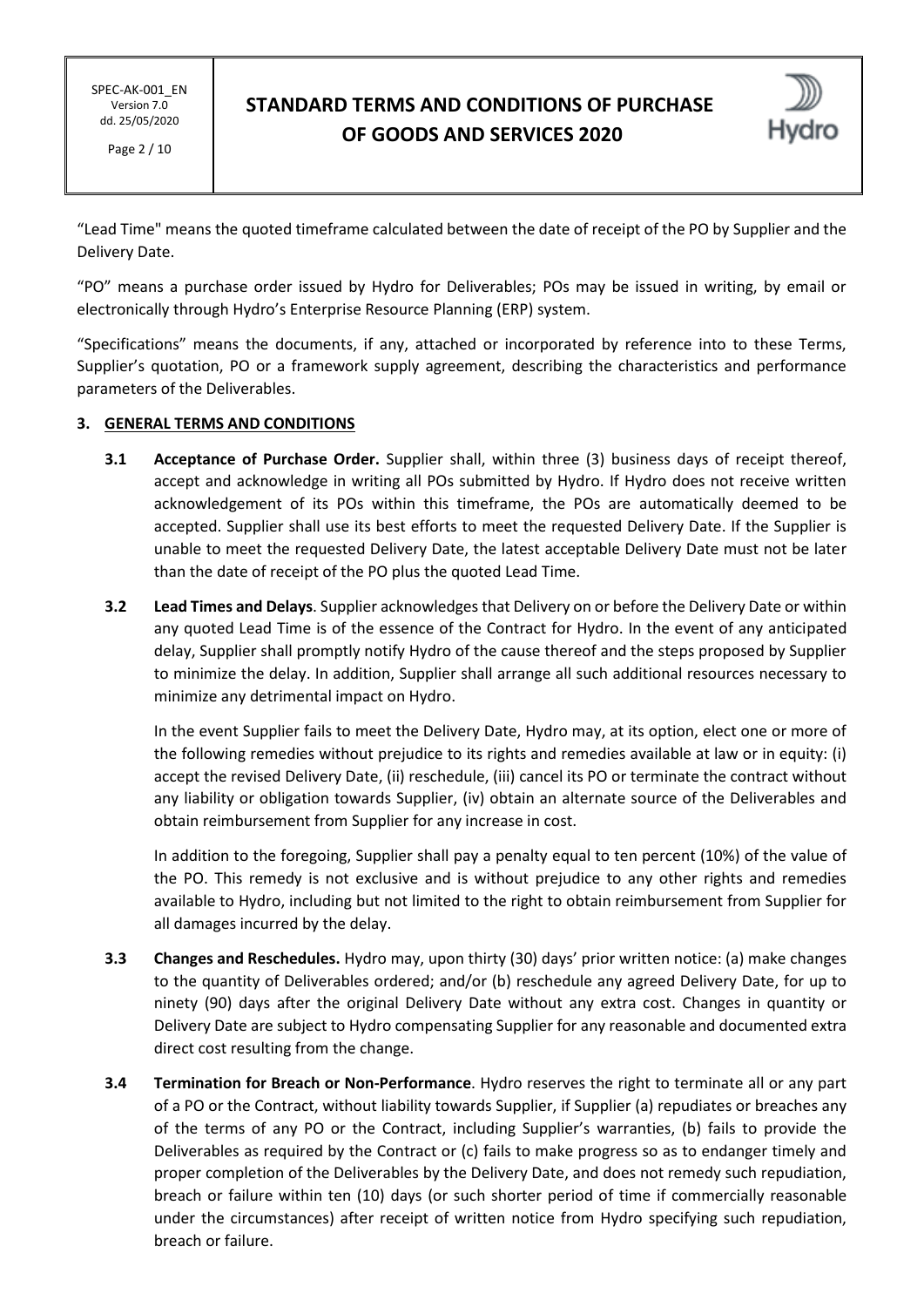Page 3 / 10

# **STANDARD TERMS AND CONDITIONS OF PURCHASE OF GOODS AND SERVICES 2020**



**3.5 Termination for Convenience**. In addition to any other rights of Hydro, Hydro may, at its option, terminate all or any part of a PO or the Contract, at any time and for any reason or no reason, by giving written notice to Supplier. Upon such termination, Hydro shall pay to Supplier solely the following amounts without duplication: (a) the Contract price for all Deliverables which have been completed in accordance with a PO or the Contract and not previously paid for; and (b) the actual costs of work-in-process and raw materials incurred by Supplier in furnishing the Deliverables as of Supplier's receipt of the notice under the PO or Contract, to the extent such costs are reasonable in amount and are properly allocable under generally accepted accounting principles to the terminated portion of the PO or Contract; less, however the sum of the reasonable value or cost (whichever is higher) of any Deliverables used or sold by Supplier with Hydro's written consent, and the cost of any damaged or destroyed Deliverables.

Hydro shall not be obligated to make payments for finished Deliverables, work-in-process or raw materials fabricated or procured by Supplier in amounts in excess of those authorized in delivery releases nor for any undelivered Deliverables which are in Supplier's standard stock or which are readily marketable. Liability for loss of business or profit is explicitly excluded.

Payments made under this section shall not exceed the aggregate price payable by Hydro for finished Deliverables that would be produced by Supplier under delivery or release schedules outstanding at the date of termination.

The stipulations under this section 3.5. shall be Supplier's sole remedy and Hydro's sole liability in connection with termination of a PO or the Contract for convenience. Hydro and its representatives shall have the right to audit and examine all books, records, facilities, work, material, inventories, and other items relating to any termination claim.

**3.6 HSE**. Supplier shall have a satisfactory system for compliance with best practices involving health, safety and environmental requirements, as well as quality assurance measures, suitable for the Deliverables.

### **4. PRICES AND PAYMENT**

- **4.1 Prices**. Prices and discounts for the Deliverables shall be according to Supplier's latest quotation accepted by Hydro and are deemed to include all insurance, appropriate packaging, export duties and freight charges (if applicable), but shall be exclusive of Value Added Tax (VAT), which amount shall be indicated separately in Supplier's invoice.
- **4.2 Price Reviews**. Supplier guarantees that prices for Deliverables shall remain fixed for periods of at least twelve (12) months after Hydro´s PO or acceptance of Supplier's quotation, notwithstanding that the parties may agree on fixed prices for longer time periods or on price reductions during such a period. If Supplier intends to increase any prices for Deliverables, Supplier shall notify Hydro in writing at least two (2) months prior to the end of the applicable twelve (12) month period. Supplier shall justify any price increase such as raw materials and manufacturing costs, exchange rate fluctuations, new technology, labour, interest rate changes and market changes before the parties agree to any price review. If the parties cannot agree on the increased prices within a reasonable period after Supplier's notice, notwithstanding anything to the contrary in the Contract, Hydro shall have the right to cancel all open POs, along with the Contract, without any liability or obligation owing to Supplier whatsoever, notwithstanding the provisions of sections 3.5.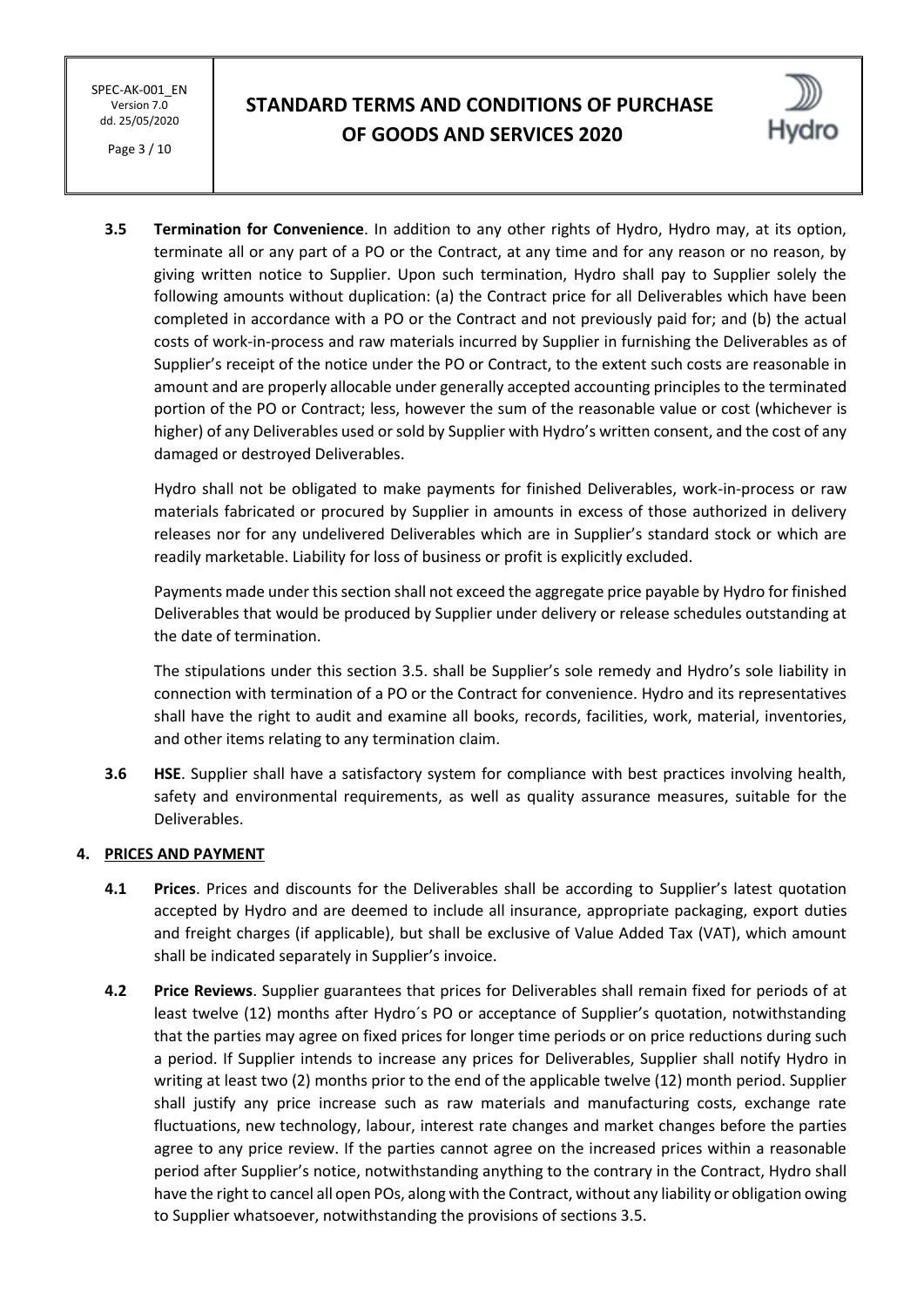Page 4 / 10

## **STANDARD TERMS AND CONDITIONS OF PURCHASE OF GOODS AND SERVICES 2020**



**4.3 Payment Terms**. Supplier will invoice Hydro for the purchase price for the Deliverables as stated on the PO after Hydro's receipt of the Deliverables. Unless otherwise expressly agreed in writing, invoices shall be payable sixty days (60) end of month plus ten days (10) after the date of the invoice, shall be remitted to the billing address on the PO and must include the relevant PO number.

The abovementioned period is reduced to sixty (60) days if Supplier qualifies as an 'SME' ('KMO') as defined in article 2, 7° of the Belgian act of 2 Augustus 2002 on combatting late payment in commercial transactions.

- **4.4 Set-off**. Hydro shall be entitled at any time when commercially reasonable to set off any liability of Hydro to Supplier against any liability of Supplier to Hydro howsoever arising and whether any such liability is present or future, liquidated or unliquidated. Any exercise by Hydro of its rights under this section shall be without prejudice to any other rights or remedies available to Hydro under the Contract or available at law or in equity.
- **4.5 Forecasts**. All forecasts provided by Hydro shall be done on a non-binding basis, unless otherwise agreed to in writing between the parties. Supplier shall agree on significantly shorter Lead Times if Hydro provides Supplier with non-binding monthly rolling forecasts. Within one (1) week after receiving Hydro's forecast, Supplier shall acknowledge the receipt of the forecast and confirm to Hydro in writing that it can deliver all forecasted Deliverables. If Hydro does not receive written acknowledgement of its forecasts within this timeframe, the forecasts are automatically deemed to be accepted.

### **5. DELIVERY**

- **5.1** The dispatch data of all shipments of Deliverables that are products shall be provided to the Hydro contact person identified on the PO by fax, email or other written expedited means within twentyfour (24) hours of dispatch.
- **5.2** Supplier agrees: (a) to properly pack, mark and ship Deliverables in accordance with the requirements of Hydro, the involved carriers, and, if applicable, the country of destination; (b) to route shipments in accordance with Hydro's instructions; (c) to make no charge for handling, packaging, storage or transportation of Deliverables, unless otherwise expressly stated in the Contract; (d) to provide with each shipment packing slips with Hydro's Contract and/or PO number and date of shipment marked thereon; (e) to properly mark each package with a label/tag according to Hydro's instructions and the customs regulations of the country of import; and (f) to promptly forward the original bill of lading or other shipping receipt for each shipment in accordance with Hydro's instructions. Supplier will include on bills of lading or other shipping receipts, correct classification identification of the Deliverables shipped in accordance with Hydro's instructions and carrier's requirements. The marks on each package and identification of the goods on packing slips, bills of lading and invoices (when required) shall be sufficient to enable Hydro to easily identify the Deliverables included.
- **5.3** Hydro may, at its option, return, freight collect, all Deliverables received more than five (5) days in advance or in excess of the quantity specified on its PO, or may, at its option, retain such units with payment therefore deferred until it would otherwise be due.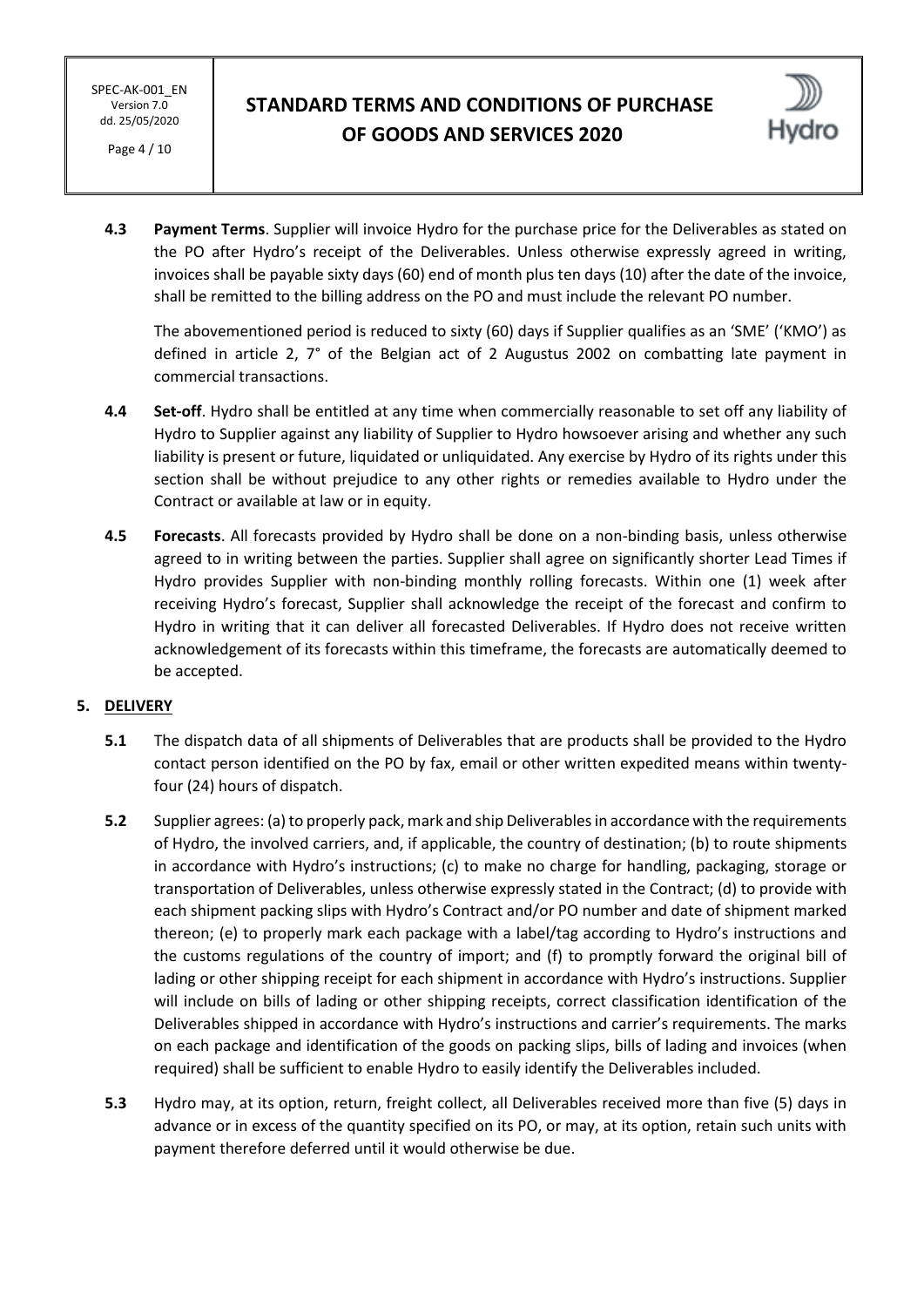Page 5 / 10

# **STANDARD TERMS AND CONDITIONS OF PURCHASE OF GOODS AND SERVICES 2020**



#### **6. REPRESENTATIONS AND WARRANTIES**

- **6.1 Quality Management**. Supplier acknowledges and accepts that Supplier's commitment to quality is a primary requirement of Hydro. Supplier commits to the continued quality improvement of processes to manufacture or create the Deliverables. To the extent relevant to the Deliverables, Supplier shall at all times have and document a certified quality management system meeting the requirements of ISO 9001, ISO TS 16949, AS 9001, ISO 22000 or equivalent. Supplier will provide Hydro with such documentation and acceptable quality data upon request. Hydro or its representatives may at any time, after appropriate notification, conduct quality audits of Supplier's production facilities and quality control procedures, as well as audits to assess Supplier's compliance with its obligations under Section 6 of these Terms. In addition, subject to the confidentiality provisions of Section 7, Supplier undertakes to grant Hydro unrestricted access to all information (except financial records) and facilities relevant to the Deliverables and to provide a copy of the relevant information.
- **6.2 Warranty of Title**. Supplier warrants and represents to Hydro that upon the Delivery to Hydro of the Deliverables (a) Hydro shall acquire good and clear title to the Deliverables, free and clear of all liens and encumbrances, (b) all Deliverables provided hereunder, excluding any product designs which are requested by Hydro, are either owned or properly licensed by Supplier or are in the public domain and the use thereof by Hydro, its representatives, distributors, dealers end users and other direct and indirect customers, does not and shall not infringe any proprietary rights of any third party, and (c) Supplier has the full power to enter into and to carry out the obligations under the Contract and to grant Hydro all necessary rights and licenses under the Contract. As of the date of the acknowledgement of the PO, Supplier represents that it has not received any notice or claim from a third party alleging that all or any part of the Deliverables, infringes the proprietary rights of any third party.
- **6.3 Warranty**. Supplier warrants that all Deliverables that are products will be new, free from any defects in design, material and workmanship and will conform to the agreed specifications, descriptions and drawings.

Supplier warrants that all Deliverables that are services will conform to the service description and any applicable statement of work.

The warranty period for all Deliverables shall be twenty-four (24) months from the date of Delivery. Hydro shall have the right at any time after the Delivery to test and inspect the Deliverables.

If Hydro suspects any products to be defective, Hydro shall be entitled, at Supplier's risk and expense, to return the defective Deliverables. Within ten (10) business days of receipt of defective Deliverables, Supplier shall, at Hydro's option, either repair or replace the defective Deliverables and return them to Hydro at Supplier's expense. Supplier shall be responsible for de-installation and reinstallation of defective Deliverables that are products or for the costs of doing so. All repaired and replaced Deliverables that are products shall be warranted for twenty-four (24) months from the date of their respective Delivery.

Supplier will remedy non-conforming Deliverables that are services promptly upon notification and at the Supplier's expense.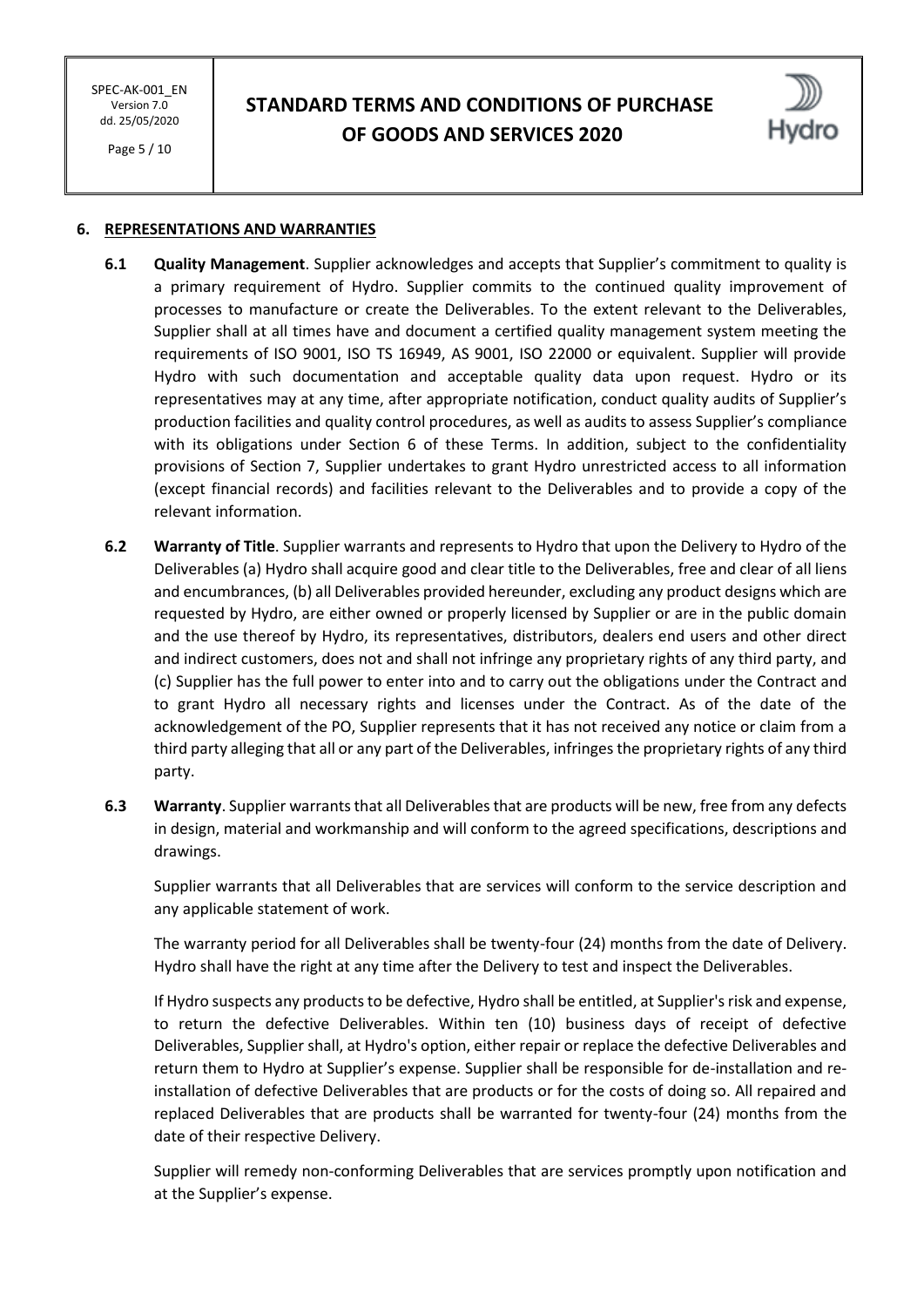Page 6 / 10

# **STANDARD TERMS AND CONDITIONS OF PURCHASE OF GOODS AND SERVICES 2020**



In the event a Deliverable cannot be repaired, replaced or otherwise remedied, Supplier shall refund Hydro the full purchase price paid for the Deliverable. In addition to these remedies, Hydro shall be entitled to damages caused by any defective Deliverables, and upon request, Supplier shall provide Hydro with a report of the causes and an analysis of the defects and propose corrective actions to avoid similar defects in future Deliveries.

**6.4 Compliance with Laws and Hydro's Policies**. Supplier and Supplier's Deliverables shall at all times be in compliance with all applicable laws, rules and regulations including, without limitation, employment laws, personal privacy and secrecy and HSE-regulations, as well as with Hydro's HSE Standards (a copy of which can be found at www.hydro.com/en-BE/about-hydro/corporategovernance/policies-and-tools or are available upon demand) and EC Regulation 1907/2006 concerning the Registration, Evaluation and Restriction of Chemicals (REACH). Supplier shall use its best efforts to assist Hydro in case of any customer or government audits.

Supplier shall comply with all customs filing obligations related to the supply of Deliverables, in accordance with the applicable delivery terms. If requested by Hydro, Supplier shall provide evidence of compliance.

Supplier shall indemnify and hold harmless Hydro, its officers, employees and agents (in this clause referred to as "Those Indemnified") from and against any loss (including legal costs and expenses), damages or liability, reasonably incurred or suffered by any of Those Indemnified arising from any claim, suit, demand, action or proceeding, by any person against any of Those Indemnified, where such loss, damages or liability is caused by, arises out of, or results from or in connection with Supplier's noncompliance with any laws and regulations or Hydro's policies, as well as any negligence, willful misconduct or breach of the Contract. In addition, any systematic failure to meet such standards shall constitute a material breach of the Contract, entitling Hydro to immediate termination of the relevant PO or Contract without any right of compensation for Supplier.

Supplier shall at all times maintain full and proper insurance coverage, with coverages in commercially reasonable types and amounts, against loss, damage, theft and all other reasonably foreseeable events which may negatively impact the Deliverables. In addition, Supplier is responsible for obtaining and maintaining all export licenses required and certificates necessary for the supply, sale and delivery of the Deliverables. Upon request of Hydro the Supplier shall provide Hydro with a copy of aforementioned licenses, certificates, and certifications of insurance.

**6.5 Supplier Code of Conduct**. Supplier shall at all times ensure that it complies with the principles set out in Hydro's Supplier Code of Conduct (a copy of which is available on https://www.hydro.com/globalassets/04-sustainability/hydro-supplier-code-of-conduct.pdf or upon request) which Code of Conduct forms part of these Terms. Furthermore, Supplier shall actively promote the principles set out in Hydro's Supplier Code of Conduct with its own suppliers/contractors and sub-suppliers/subcontractors of any tier that have a material contribution to the supply of the Deliverables to Hydro (Supplier and such suppliers/contractors/subsuppliers/subcontractors being together referred to as the "Supply Chain").

Hydro may at any time take any reasonable actions to monitor and audit Supplier's compliance with its obligations under this section, including, without limitation, (i) by requiring Supplier to provide details of the Supply Chain's compliance systems; and (ii) by carrying out, with reasonable prior notice, inspections of the Supply Chain's sites.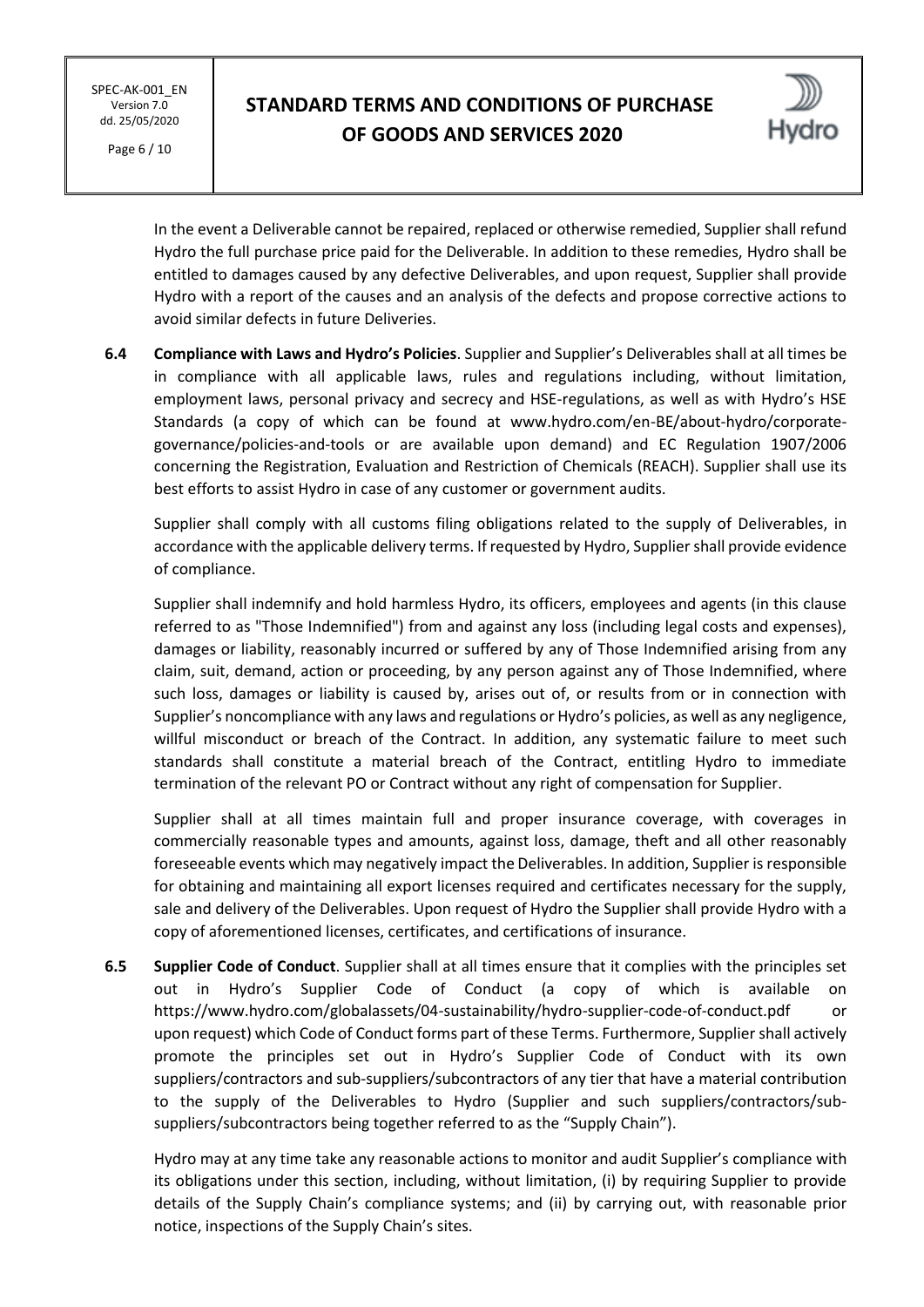Page 7 / 10

# **STANDARD TERMS AND CONDITIONS OF PURCHASE OF GOODS AND SERVICES 2020**



Supplier shall provide all reasonable assistance to Hydro. If at any time, Hydro identifies, or reasonably suspects, non-compliance with or breach of the principles of Hydro's Supplier Code of Conduct (hereinafter the "Non-Compliance") by any member of the Supply Chain, Hydro shall notify Supplier of such Non-Compliance. Supplier shall provide all reasonable assistance to enable Hydro to investigate the Non-Compliance. If a Non-Compliance in the Supply Chain is material (with regard to (i) the nature of the principle concerned, (ii) any potential effect on Hydro's and its affiliates' reputations, or (iii) the performance of a Contract) and/or is not able to be corrected, Hydro may terminate the Contract by written notice without any liability to Supplier. If a Non-Compliance in the Supply Chain is immaterial and is able to be corrected, Supplier shall be given a reasonable period within which the Non-Compliance shall be corrected. Supplier shall, without undue delay, submit a correction plan to Hydro. If upon the expiry of the correction period, the Non-Compliance has not been corrected, Hydro may terminate the Contract by written notice, without any liability to Supplier.

The rights and remedies in this section are not exclusive of and are without prejudice to any rights and remedies provided elsewhere in the Contract and by general law or in equity.

### **7. CONFIDENTIALITY**

From the issuing of the first PO or signing of a contract and for a period of five (5) years after the last Delivery by Supplier, the parties shall not directly or indirectly, use any proprietary, confidential, or trade secret information or know-how of the other party (other than information which is in the public domain, lawfully required to be disclosed or is developed independently), including, but not limited to, information about products, financials, business or customers (collectively, "Confidential Information") for their own benefit or for the benefit of a third party, and shall not disclose such Confidential Information to any third party, other than the parties' employees or authorized con-tractors and named subcontractors solely on a "need to know" basis, unless: (a) the receiving party obtains the prior written consent of the disclosing party; (b) such disclosure is necessary to enforce a party's rights under the contract; or (c) such disclosure is required by applicable law or by legal, judicial, administrative or regulatory process, provided that the receiving party, to the extent not prohibited by applicable law or the authority with jurisdiction over such process, promptly notifies the disclosing party so that it may, if it so elects, seek a protective order or other appropriate relief.

"Confidential Information" shall include any reports, notes, memoranda, analyses or other information developed by the receiving party based on the disclosing party's Confidential Information, but shall not include information that: (i) has come into the public domain through no fault of the receiving party; (ii) was lawfully disclosed to the receiving party by a third party not otherwise bound by a duty of confidentiality; (iii) was independently developed by the receiving party not otherwise in breach of the contract; or (iv) was rightfully known by the receiving party prior to entering into the contract.

Disclosure hereunder of Confidential Information is for the sole purpose of conducting business between the parties. Neither party shall utilize for any reason whatsoever Confidential Information received from the other for its own benefit, either in its own processes, or to fabricate, or have fabricated, goods for sale. Nothing herein shall be construed to create a partnership, joint venture or any other form of entity, nor a license to use any disclosed information or transfer any intellectual property rights. All intellectual rights to any information exchanged between the parties shall remain the property of the disclosing party. Further, neither party shall have right to bind the other to any commitment or obligation.

In addition, unless Supplier obtains the prior written consent of Hydro, Supplier shall not use the name, logo, service marks, trademarks or other protected property of Hydro or any of its Affiliates, or describe or identify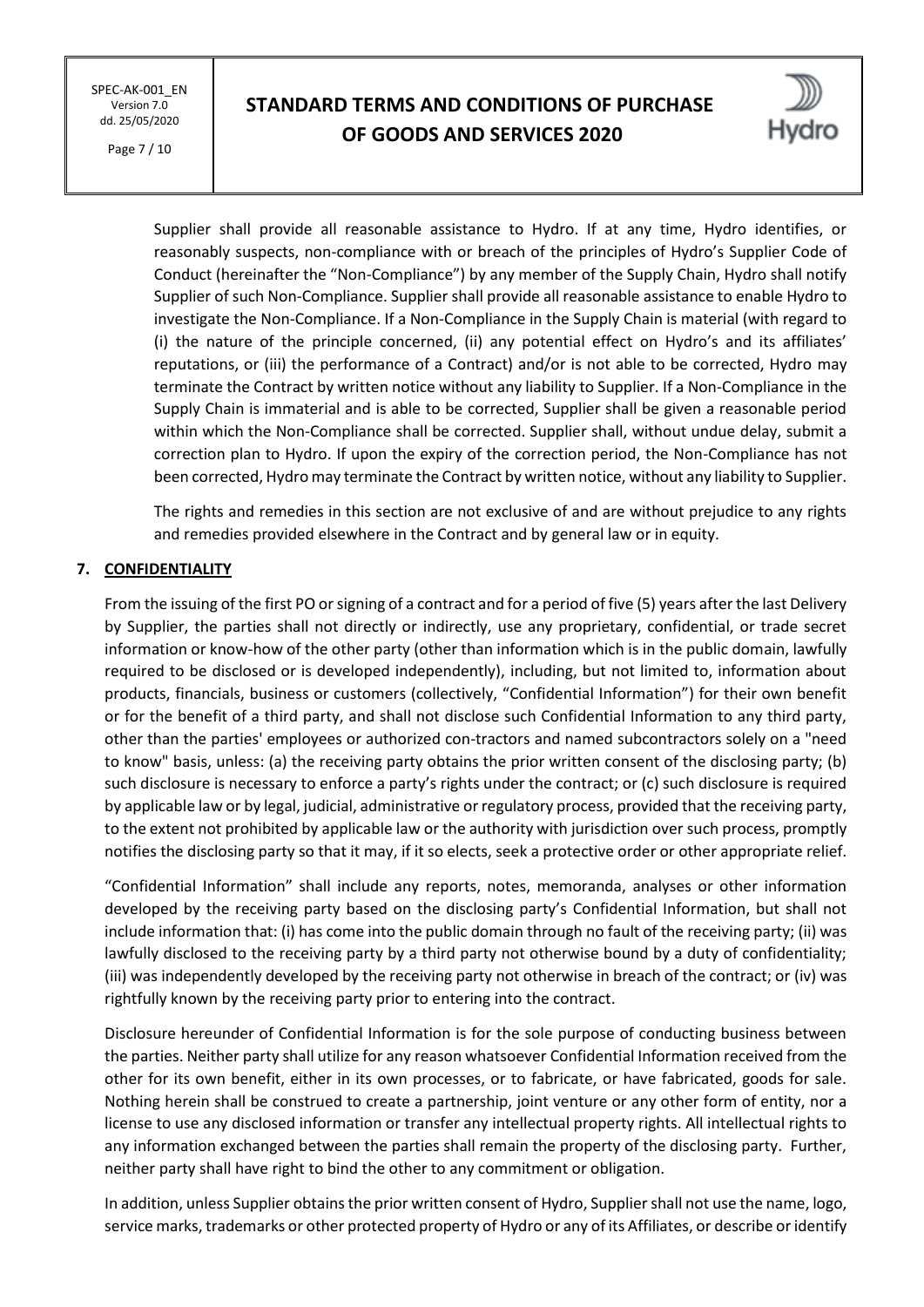Page 8 / 10

# **STANDARD TERMS AND CONDITIONS OF PURCHASE OF GOODS AND SERVICES 2020**



the Deliverables in any publicity releases, marketing materials, advertising or as any type of reference. Further, any Deliverables that are the result of Supplier's provision of consulting or other professional services shall be deemed to be works for hire belonging exclusively to Hydro such that Supplier shall be deemed to have forever transferred and assigned to Hydro any and all right, title and interest it may have therein, whether intellectual property or otherwise.

#### **8. INDEMNITY**

**8.1 Intellectual Property Indemnity**. Supplier shall indemnify and hold Hydro harmless from all costs, expenses, liabilities and claims of infringement against Hydro alleging that the manufacture, purchase, use or sale of any Deliverable infringes or violates any third party's patent, copyright, trademark or trade secret. In such an event, Supplier, at its option and expense, shall: (a) reimburse Hydro for any costs incurred relating to such claim; and (b) pay damages and costs incurred by Hydro that are attributable to such claim (including, without limitation, reasonable attorneys' fees).

In addition, Supplier shall either (i) procure for Hydro the right to continue using such Deliverables, or (ii) replace or modify any such Deliverables provided or to be provided to be free of the infringement provided that such replacement or modified Deliverables materially conforms to the Specifications. If Supplier is unable to achieve either of the options set forth above despite its reasonable best efforts, it shall require return of such Deliverables freight collect to Supplier and promptly refund to Hydro the purchase price, plus all reasonable shipping, storage and associated costs.

- **8.2 Third Party Indemnity.** Supplier will indemnify, hold harmless, and defend Hydro from and against any and all injuries, liabilities, damages, losses, costs and expenses (including, but not limited to, reasonable legal and other professional fees) payable to third parties to the extent based upon any liability claim related to the Deliverables or other claim arising from or relating to Supplier's negligence, willful misconduct, violation of law or failure to perform its obligations under the Contract, provided that Hydro (i) promptly notifies Supplier of the claim, (ii) provides Supplier with all reasonable information and assistance, at Supplier's expense, to defend or settle such a claim, and (iii) grants Supplier the right to jointly control the defense or settlement of such claim. Supplier shall not settle any such claim, without Hydro's prior written consent. Hydro reserves the right to retain counsel, at Hydro's expense, and to participate in the defense and settlement of any such claim.
- **8.3 Breach of Contract**. Supplier shall indemnify and hold Hydro harmless from all claims and all direct, indirect or consequential liabilities (including, without limitation, loss of profits, loss of business, depletion of goodwill and similar losses), costs, proceedings, damages and expenses (including, without limitation, legal and other professional fees and expenses) incurred by Hydro as a result of breach or negligent performance or failure or delay in performance of the Contract by Supplier.
- **8.4 Survival of Rights and Obligations upon Cancellation**. Sections 3 (General Terms and Conditions), 4 (Prices and Payment), 6 (Representations and Warranties), 7 (Confidentiality), 8 (Indemnity) 9 (Data Privacy) and 10 (General) shall survive cancellation, termination or expiration of a PO or the Contract.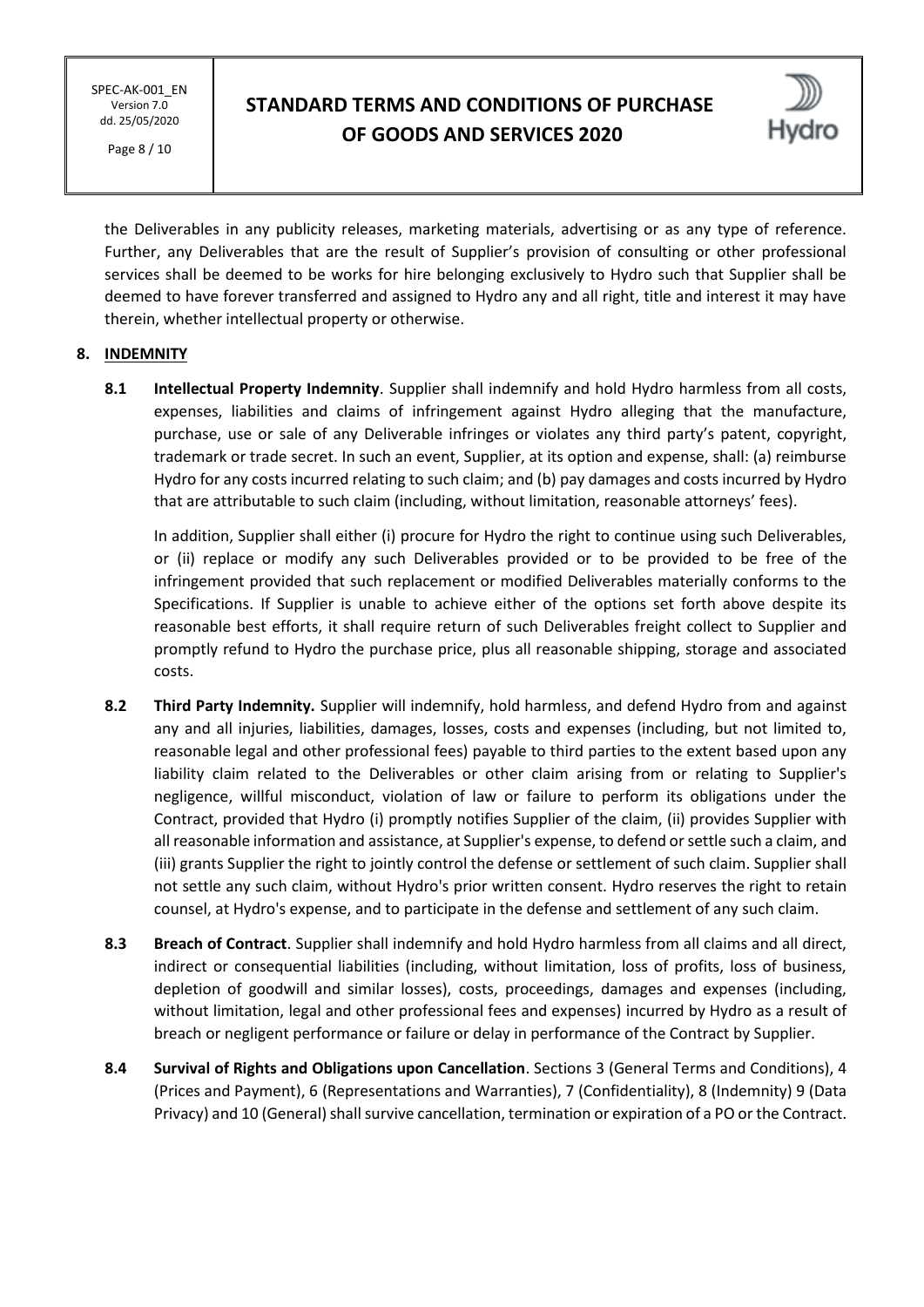Page 9 / 10

# **STANDARD TERMS AND CONDITIONS OF PURCHASE OF GOODS AND SERVICES 2020**



## **9. DATA PRIVACY**

Supplier shall comply with applicable data protection legislation. Personal data which the Supplier obtains from Hydro shall be treated confidentially and may only be used by the Supplier for the purposes related to the initiation and execution of any PO or the Contract. The term "Personal Data" shall mean all data related to an identified or identifiable natural person. For information related to Hydro's handling of personal data, please see<https://www.hydro.com/en/privacy/>. The link leads to Hydro's privacy statement and Binding Corporate Rules which are established to comply with applicable data protection legislation, including the EU General Data Protection Regulation.

#### **10. GENERAL**

- **10.1** Hydro and Supplier acknowledge that the Contract, including all terms and conditions, constitutes a fair and reasonably balance between their respective rights and obligations.
- **10.2** Any amendments to these Terms shall be agreed in writing by the parties. POs submitted by Hydro may vary these Terms if so expressly provided.
- **10.3** Any notice under the Contract shall be in writing and shall be sent via courier service or by mail (internationally recognized overnight commercial courier, certified or registered), to the person specified on the PO (provided that a copy is contemporaneously sent by email to the person specified on the PO).
- **10.4** Neither party shall be responsible to the other party for non-fulfillment or delays or additional costs in fulfillment of its obligations under any PO due to causes over which that party has no control ("Force Majeure"). Such causes include, without limitation, wars, hostilities between states, terrorist acts, national strikes and lock-outs, national or international transport strikes, embargoes, natural disasters, storms, fires, explosions or other similar contingencies beyond the reasonable control of a party, which leads to the inability of such party to perform its obligations under the Contract. Either party who desires to declare Force Majeure shall notify the other party in writing of the reasons for non-fulfillment or delays in fulfillment of its obligations under the Contract promptly upon the occurrence of the event, and shall propose to the other party remedies for such non-fulfillment or delays. If the Force Majeure event continues beyond thirty (30) days, either party may terminate the any PO or the Contract in writing immediately, without prejudice to any other rights or remedies it may have.
- **10.5** The Contract, nor any rights or obligations arising under any PO or the Contract, are assignable by either party without the prior written consent of the other party. Notwithstanding the foregoing, however, Hydro may assign the Contract, or any such rights and obligations under the Contract, without the prior consent of Supplier if the assignment arises out of a corporate merger, reorganization, consolidation or sale of substantially all assets of the Hydro, provided that such assignee assumes all obligations and liabilities of Hydro hereunder. Subject to the foregoing, the provisions of any PO and the Contract shall be binding upon and inure to the benefit of the parties hereto and their permitted respective successors and assigns.
- **10.6** Supplier may only use a sub-contractor to provide the Deliverables, or parts thereof, with Hydro's separate specific prior written consent. A failure to secure such prior consent before using a subcontractor shall constitute material breach of Contract by Supplier. Supplier shall be liable for the